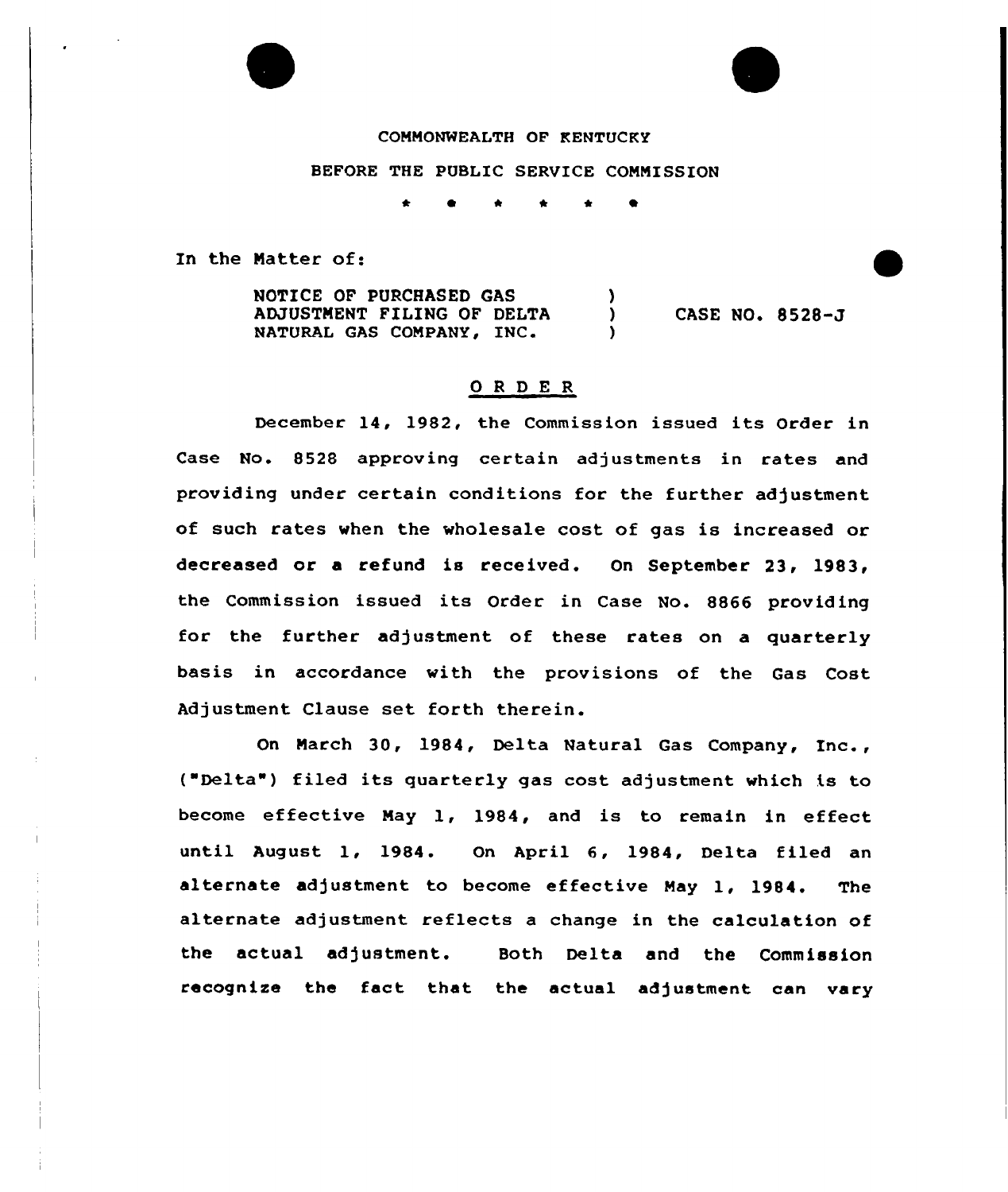significantly due to the weather sensitivity of gas sales. Delta's proposed alternate adjustment is an attempt to diminish these variances.

As stated in its Order issued February 1, 1984, in Case No. 8528-I, the Commission has been investigating various methods that could be used to eliminate the variances in the actual adjustment. The anticipated cycle is <sup>2</sup> periods of under-recovery followed by <sup>2</sup> periods of over-recovery in the quarterly actual adjustment so the net effect on rates after <sup>4</sup> quarters should be minimal. Delta's quarterly filings have only been in effeet long enough to include <sup>2</sup> quarters in the actual adjustment. Any change in the calculation of the actual adjustment would involve a determination by Delta as to billed and unbilled cost, sales and purchase volumes. Delta has attempted to make such a determination in its proposed alternate adjustment. However, it failed to provide sufficient documentation for the source of its figures. The Commission is of the opinion that, at this time, Delta should continue its current practices in calculating the actual adjustment. Any change would involve the use of estimated figures rather than the actual figures that are currently used. Although the use of actual figures does allow a variance in the actual adjustment each quarter ('easonal swings"), the effect on retail rates should be minimized when adjustments for <sup>4</sup> quarters are in place.

After reviewing the record in this case and being advised, the Commission is of the opinion and finds that: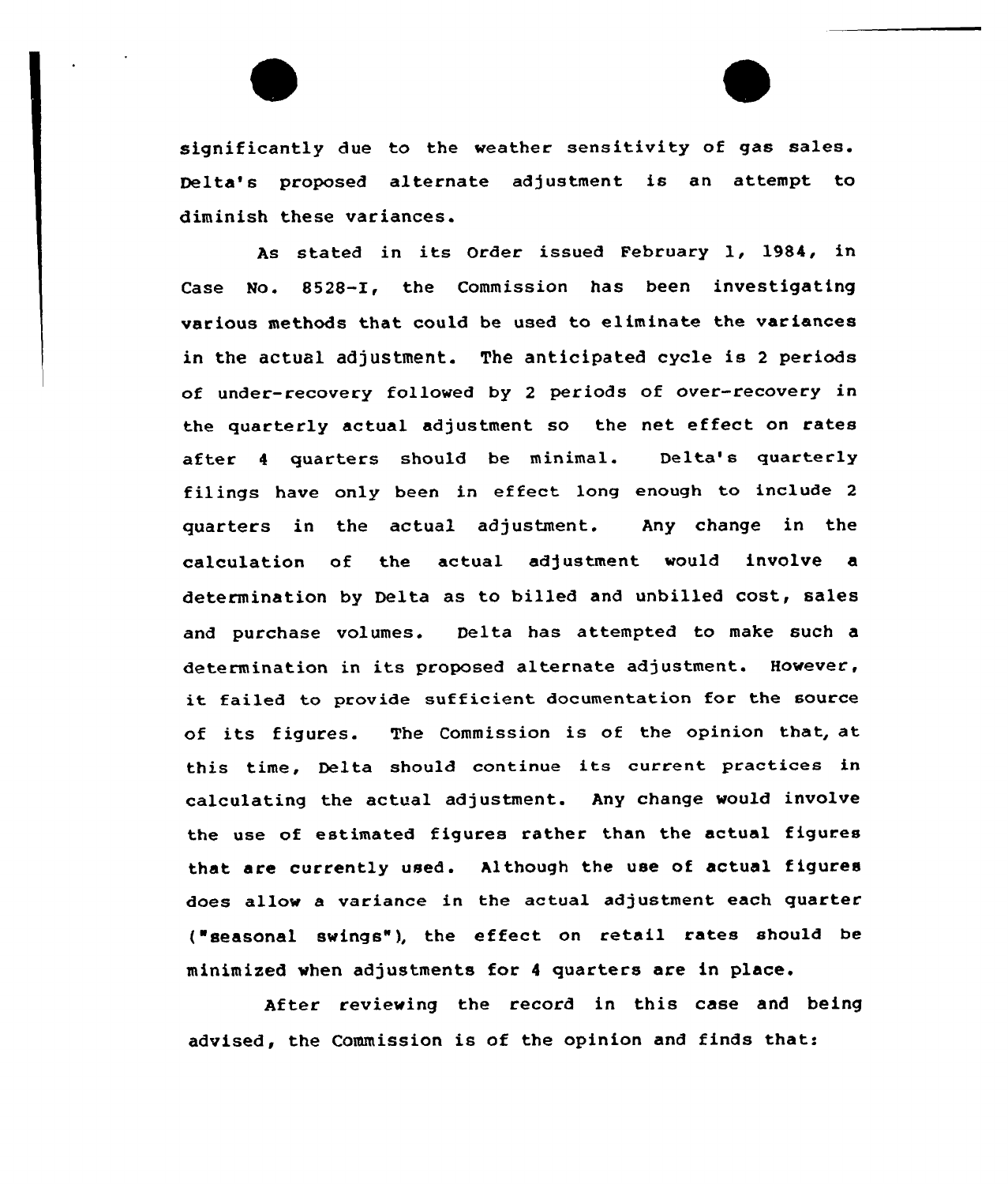(1) Delta's notice of March 30, 1984, set out certain revisions in rates which Delta proposed to place into effect, said rates being designed to pass on the overall wholesale increase in gas costs from its suppliers in the amount of 14.0 cents per Mcf.

(2) Delta has received a total of \$5.581 in refunds from its supplier, Columbia Gas Transmission Corporation. Delta proposes to refund this amount by applying a refund factor of 0.11 cents per Mcf to its customers' bills. This factor includes interest at a rate equal to the average of the 3-Month Commercial Paper Rate" for the immediately precedinq 12-month period less 1/2 of 1 percent to cover the costs of refunding.

(3) Delta's notice set out an actual adjustment in the amount of 28.8 cents per Mcf to compensate for previous under-recovery of gas cost by the company through the operation of its gas cost recovery procedure.

(4) Delta proposes a gas cost recovery rate in the amount of \$4.3251 per Mcf, an increase of \$0.4269 per Mcf. This increase represents the combined effect of the supplier decrease, refund and actual adjustments.

(5) Delta's adjustment in rates under the gas cost adjustment provisions approved by the Commission in its Order in Case No. 8528 dated December 14, 1982, and Case No. 8866 dated September 23, 1983, is fair, just and reasonable and in the public interest and should be effective with final meter readings on and after May 1, 1984.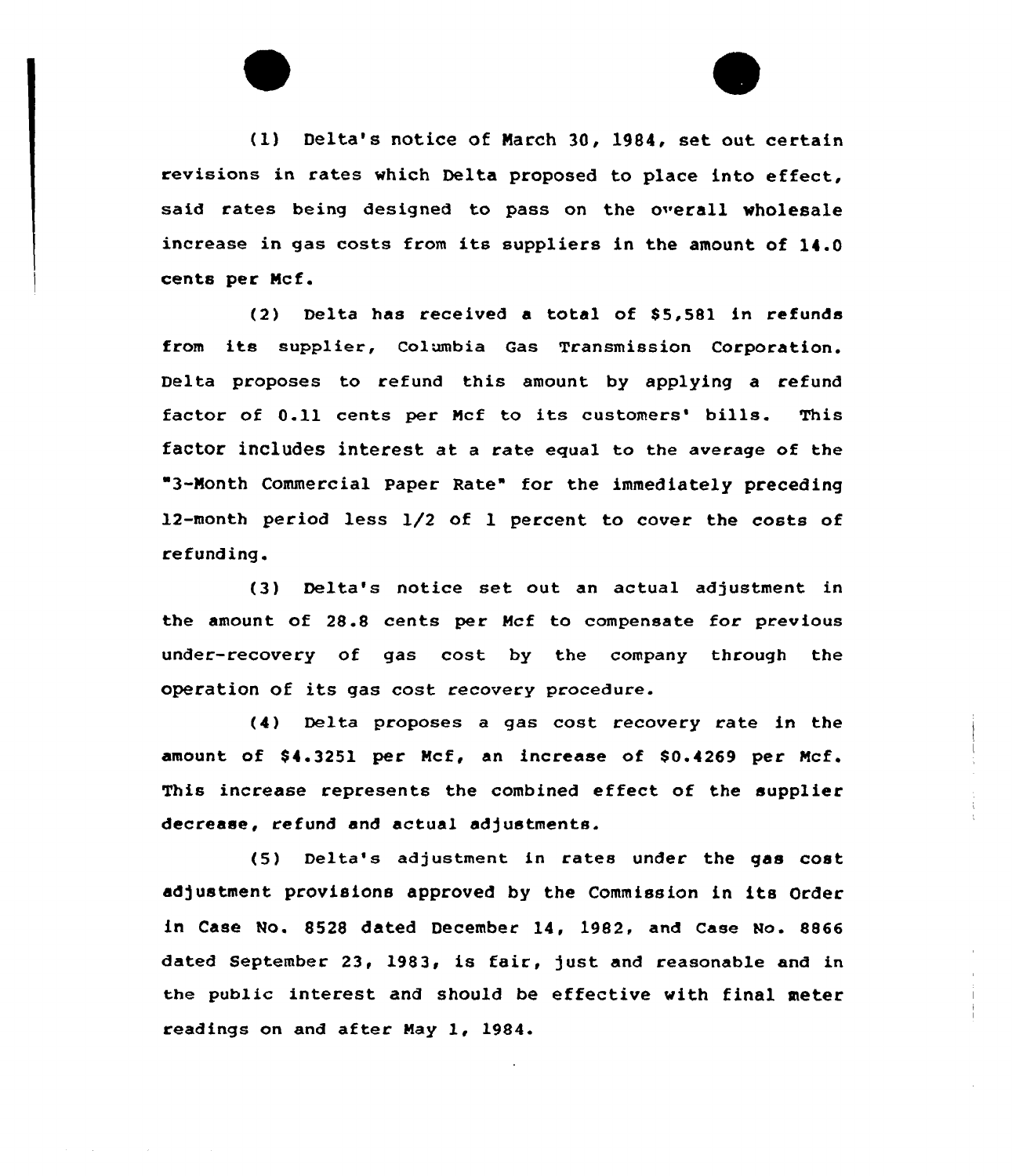

IT IS THEREFORE ORDERED that the rates in the Appendix to this Order be and they hereby are authorized effective for final meter readings on and after Nay 1, 1984.

IT IS FURTHER ORDERED that the gas cost recovery rate shall be 84.3251 per Mcf effective for final meter readings on and after Nay 1, 1984.

IT IS FURTHER ORDERED that Delta's proposed alternate adjustment of April 6, 1984, be and it hereby is denied.

IT IS FURTHER ORDERED that within 30 days of the date of this Order Delta shall file with this Commission its revised tariffs setting out the rates authorized herein.

Done at Frankfort, Kentucky, this 2nd day of Nay, 1984.

PUBLIC SERVICE COMMISSION Vice Chairman Commis

ATTEST:

Acting Secretary